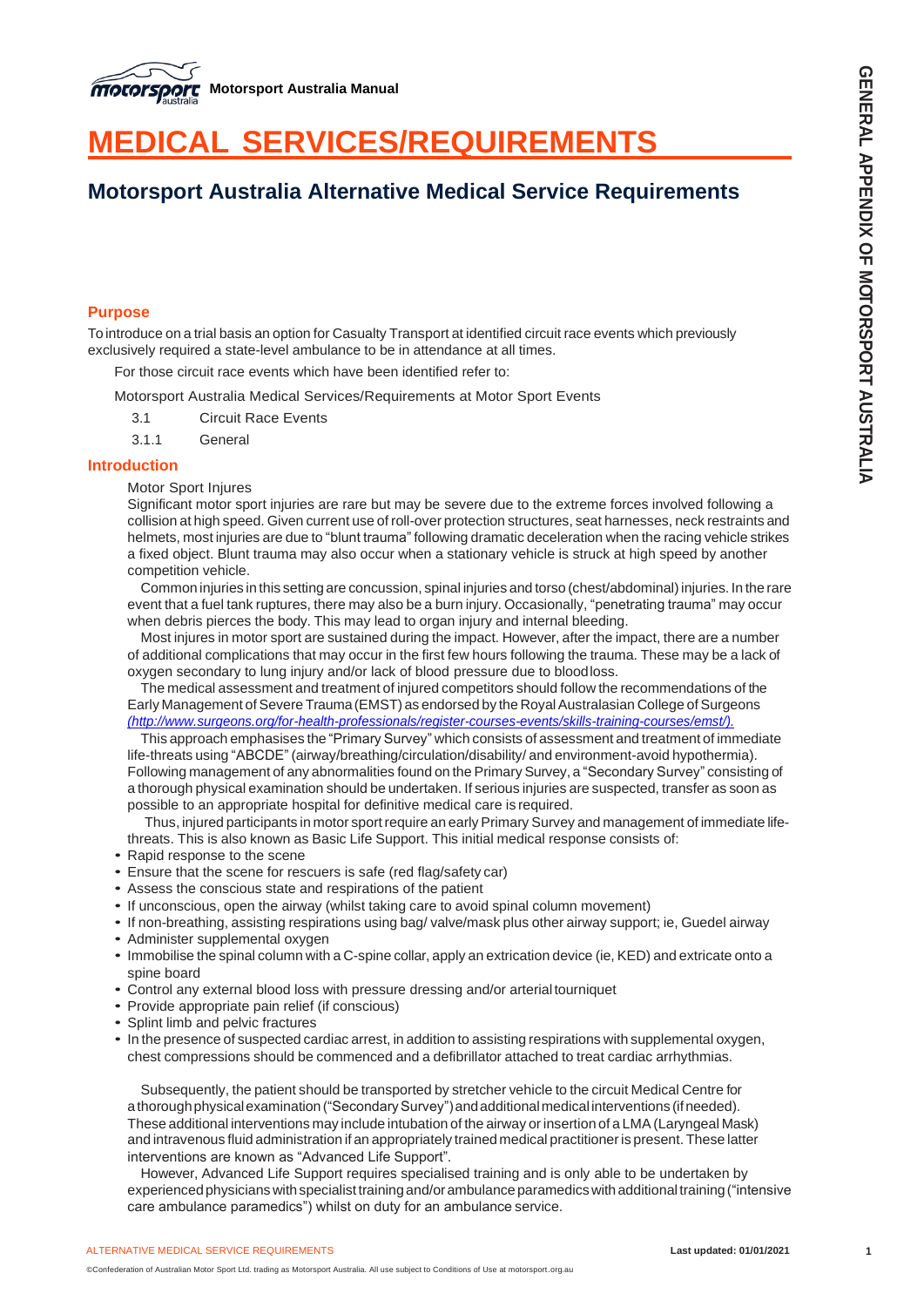In recent years, there has been increasing medical evidence that Advanced Life Support is not useful unless there is a prolonged time to definitive care at an appropriate hospital. Thus, the Motorsport Australia National Medical Advisory Committee (NMAC) favours an emphasis on the provision of early "Basic Life Support" and less emphasis on the provision of "Advanced Life Support" at race circuits following severe trauma.

Early contact with the state ambulance service (call 000) following initial assessment of the patient is essential to ensure timely transport from the circuit medical centre to hospital. Recent developments in trauma care now require significantly injured patients to be transferred to a hospital designated as a "Trauma Service" rather than the nearest hospital without specialist expertise in trauma care. Thus, the previous arrangement for a circuit to have a road emergency ambulance on-site for transport to the nearest hospital is generally not appropriate for the severely injured driver.

Most Australian states have a State Trauma System which emphasises the transport of seriously injured patients and patients with a high potential for serious injury (such as drivers who crash at high speed) directly to a Trauma Service, bypassing closer hospitals.

On the basis of this, the NMAC favours arrangements that emphasise early Basic Life Support at the scene and the Medical Centre, then transport of an injured race participant from the circuit Medical Centre directly to a hospital with a Trauma Service rather than emergency ambulance transport to the nearest hospital.

In metropolitan areas, there is very likely to be an emergency ambulance available to be called to the circuit within 16 minutes and road transport to the hospital Trauma Service within 60 minutes. In rural areas (>80km from aTraumaService), there should emphasis on early aero-medical evacuation using a Helicopter Emergency Medical Service (HEMS) as a priority and less emphasis on immediate availability of road ambulance for transport to the nearest rural hospital.

Given that response to the scene, extrication of the driver, Basic Life Support, transport to the Medical centre and a Secondary Survey would take at least 20 minutes, there should be adequate time to respond an ambulance/ Helicopter Emergency Medical Service from off-site.

Therefore, the requirement that there be an emergency ambulance actually on scene for a circuit race event is considered unnecessary if the services outlined in the Motorsport Australia Requirements (MAMSR) are instituted.

### **MOTORSPORT AUSTRALIA ALTERNATIVE MEDICAL SERVICE / REQUIREMENTS (MAMSR)**

#### **MEDICAL SERVICES AT MOTOR SPORT EVENTS**

#### **1. MEDICAL PLAN:**

All circuit race events to have a medical response plan to ensure that the proper planning has been undertaken prior to the conduct of the event.

Event organisers are required to meet the minimum requirement for their particular event as required by regulations contained in Motorsport Australia Alternative Medical Service Requirements (MAMSR) at motor sport events.

If an organiser of an event plans to conduct more than one competition of the same status and at the same venue, they may lodge a common Medical Response Plan if the contents of that plan, following review at suitable intervals, remain unchanged during a calendar year.

In planning medical services that include a Patient Transport Vehicle (in lieu of an emergency Ambulance) organisers must provide a medical service that includes the following:

- A Chief Medical Officer who must be a medical practitioner (doctor)
- A Chief Medical Officer or a Paramedic see (as per Section 3.1.4.3 of the Motorsport Australia Medical Service Requirements at Motor Sport Events) acting as the Medical Services Coordinator for the event.
- Appropriately trained and experienced medical personnel to provide Basic Life Support to an injured person (see Attachment A)
- A suitable rapid response vehicle to enable the medical personnel to reach the scene safely and quickly (see Attachment B)
- Medical equipment appropriate for initial trauma management at the scene (see Attachment C)
- A Patient Transport Vehicle (PTV) that provides stretcher transport from the scene of the injury to the circuit medical centre (see Attachment D)
- A circuit medical centre (see Attachment E)

The medical plans detailing the above are forwarded to Motorsport Australia and assessed to make sure they meet the relevant regulations and requirements before a permit is issued.

The plan should be detailed in such a way which follows the format contained in the Example Medical Response Plan. The 'example plan' is presently contained in the General Regulations / Medical Services at Motor Sport Events *[\(https://www.motorsport.org.au/docs/default-source/manual/general-regulations/gr10](https://www.motorsport.org.au/docs/default-source/manual/general-regulations/gr10-alternative-medical-services-2018-1.pdf?sfvrsn=89769916_9) [alternative-medical-services-2018-1.pdf?sfvrsn=89769916\\_9\)](https://www.motorsport.org.au/docs/default-source/manual/general-regulations/gr10-alternative-medical-services-2018-1.pdf?sfvrsn=89769916_9)*

If any of the above parts of the service are unable to be supplied, then an emergency ambulance must be on-site during any competition.

At each event no practice, qualifying or competition may commence unless the specified medical officer/s, paramedical personnel, ambulances, other vehicles and equipment are in attendance. If during a competition the required personnel or vehicles have left the circuit then practice or competition must be suspended until the required personnel and vehicles are again present.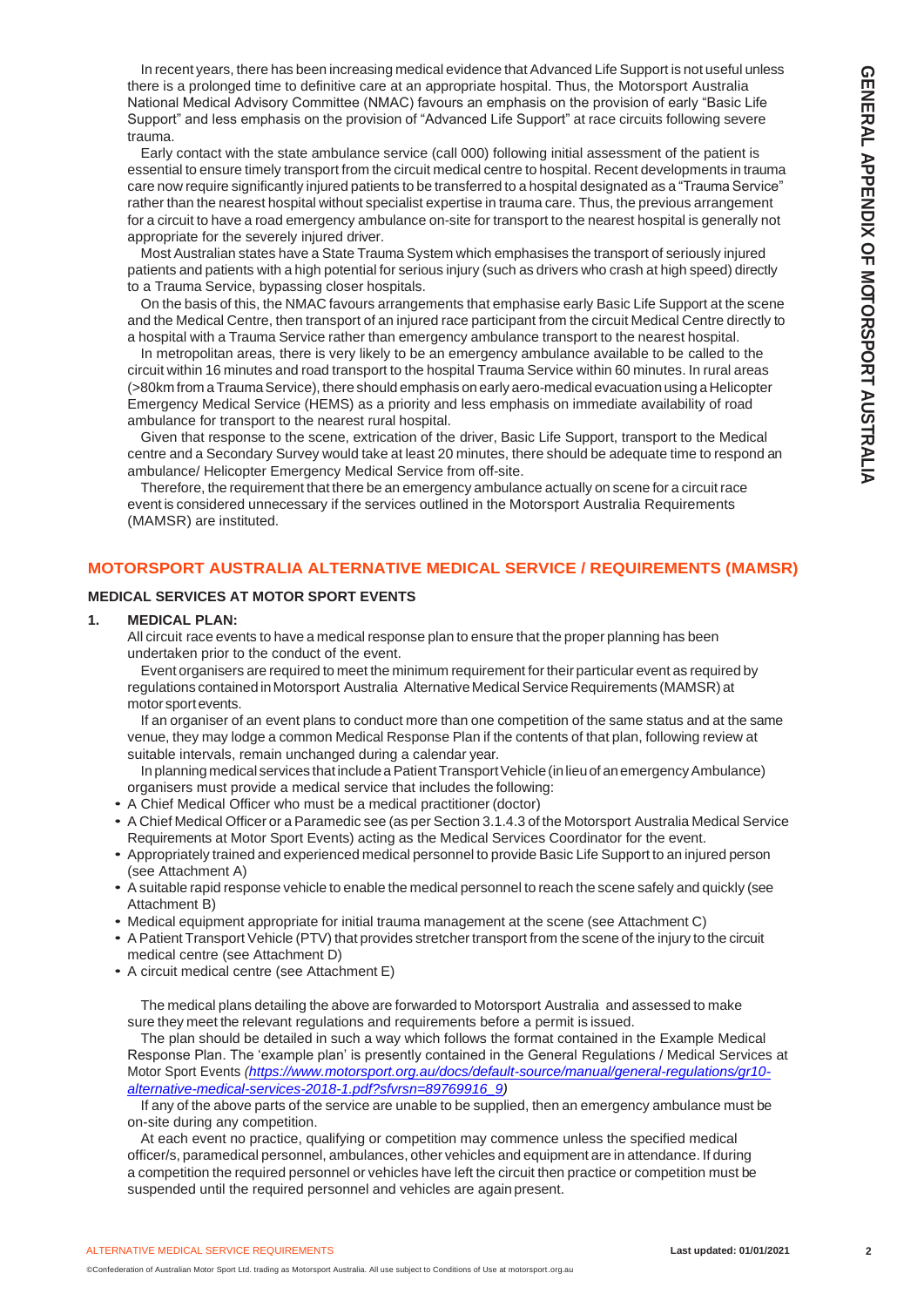### **2. TRANSPORT FROM CIRCUIT MEDICAL CENTRE TO HOSPITAL**

This must be undertaken only by

- A Helicopter Emergency Medical Service (HEMS), or
- A road emergency ambulance, or
- A Non-Emergency Patient Transport (NEPT) vehicle (as per the relevant Non-Emergency Patient Transport state Acts/Regulations). **Note:** NEPT are only permitted to undertake patient transport where the patient has been assessed by a registered medical practitioner and is deemed to be stable and suitable for transport by NEPT.

### **3. MEDICAL SERVICES FOR THE PUBLIC AT CIRCUIT RACE EVENTS**

The CMO shall be responsible for the trackside medical services and must approve the separate and independent medical service provided for the public.

Even if the medical service intended for the public is organised by a different body to that provided for the track, it must remain under the supervision of the CMO of the event. The details of the public service must be included in the Medical Response Plan for the event.

No vehicle from the public medical service may enter the competition area of the race track without authorisation from Race Control.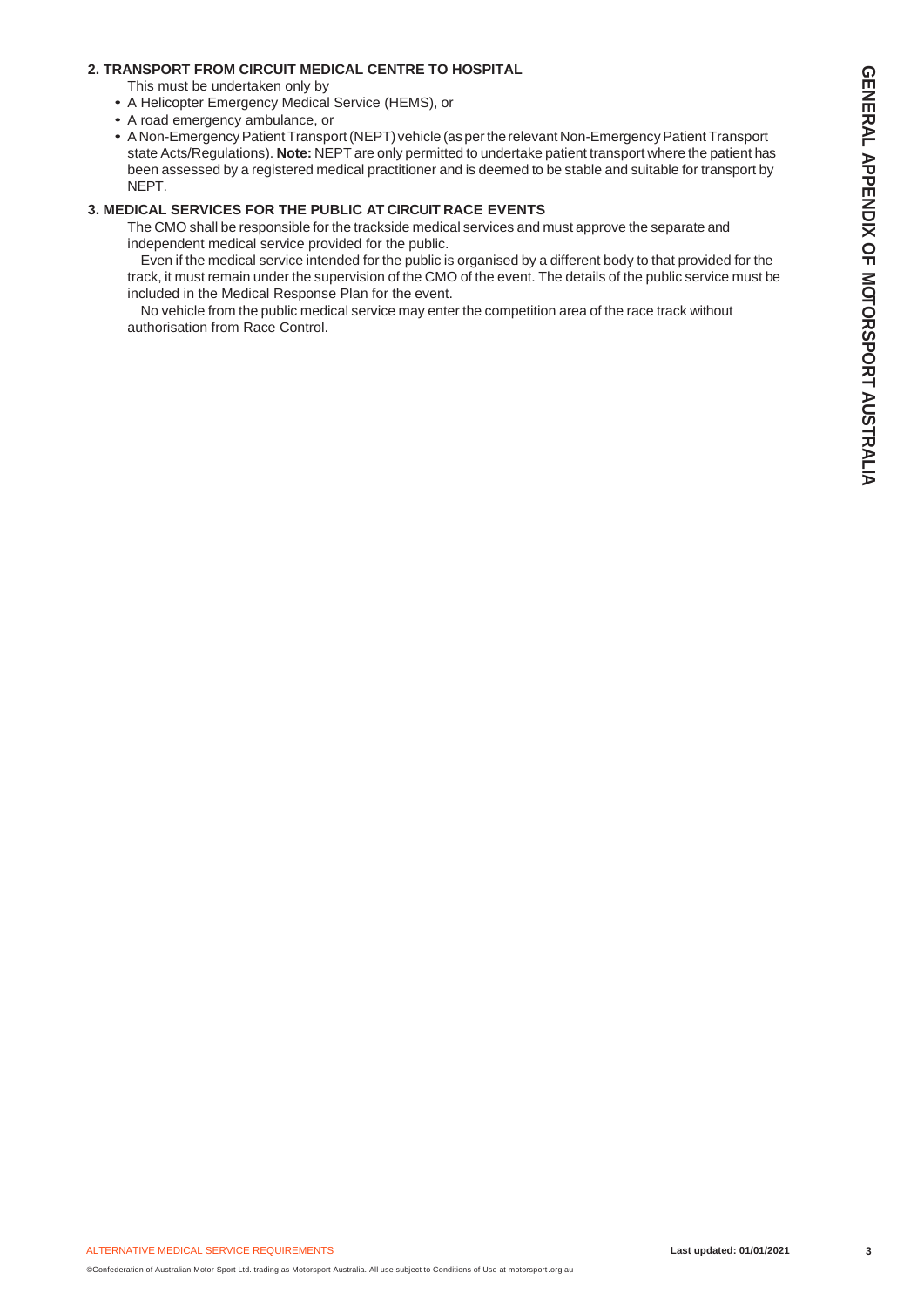# **Attachment A:**

### **Medical Personnel**

At each event, there must be a "Chief Medical Officer" who is a medical practitioner (doctor) registered in Australia with experience in the organisation of a medical service at a motor racing event. Alternatively, an experienced ambulance paramedic or ambulance officer would be suitable to coordinate the medical response, acting as the Medical Services Coordinator.

In addition, the medical service requires one or more of:

- Medical practitioners with additional training and experience in emergency medicine, such as an emergency physician, ICU specialist or Anaesthetist or a doctor holding current EMST certification
- Ambulance intensive care paramedics (defined as a person currently employed by a state ambulance service in the role of an operational ambulance paramedic who undertakes all advanced life support skills such as intubation and intravenous cannulation)
- Ambulance paramedics (defined as a person currently employed by a state ambulance service in the role of an operational ambulance paramedic who undertakes some advanced life support skills such as insertion of laryngeal mask airway and intravenous cannulation)
- Ambulance officers (defined as a person currently employed by a state ambulance service in the role of an operational ambulance officer who does not undertake any advanced life support skills)
- Patient Care Attendants or Patient Care Officer (defined as a person currently employed by a registered NEPT provider)
- First-aid trained personnel with recent (within two years) employment as an operational ambulance paramedic
- Registered nurses with recent (within two years) experience as a paid employee of an emergency department that received major trauma

The role of Medical Personnel:

- To provide clinical governance to medical personnel
- To provide medical services to competitors
- To provide medical services to officials, teams, event management and spectators
- To assist event organisers in arranging the most suitable medical response for the event
- To assist event organisers in the development of a medical response plan that will be submitted to Motorsport Australia for approval

The role of the CMO:

- Organise and coordinate the operation of the medical services at the event
- Assess, where necessary, a competitor's fitness to compete in the event or rejoin the event after an accident/ injury

**Note:** Ambulance officers and paramedics are not legally able to administer drugs or perform some medical procedures (ie, intubation of the airway) unless on duty for a state ambulance service.

# **Attachment B:**

#### **Medical Intervention Vehicle:**

An emergency vehicle must be available to transport medical personnel to the scene of an incident. This vehicle must have the following characteristics:

- A vehicle that is appropriate in type and safety for its purpose
- If driving on public roads, the vehicle must be road worthy and able to be road registered
- If a track specific vehicle without road registration, the vehicle must be checked by the Chief Scrutineer or their delegate and assessed as being safe and appropriate for the activity scrutineering at the event
- Has warning beacons and signage
- Has radio communication with Race Control

This vehicle may be:

- A specific Medical Intervention Vehicle
- An emergency ambulance (as defined in Attachment D)

©Confederation of Australian Motor Sport Ltd. trading as Motorsport Australia. All use subject to Conditions of Use at motorsport.org.au

- A NEPT (as defined in Attachment D)
- A PTV (as defined in Attachment D)

The vehicle is expected to carry the emergency first aid equipment as outlined in Attachment C.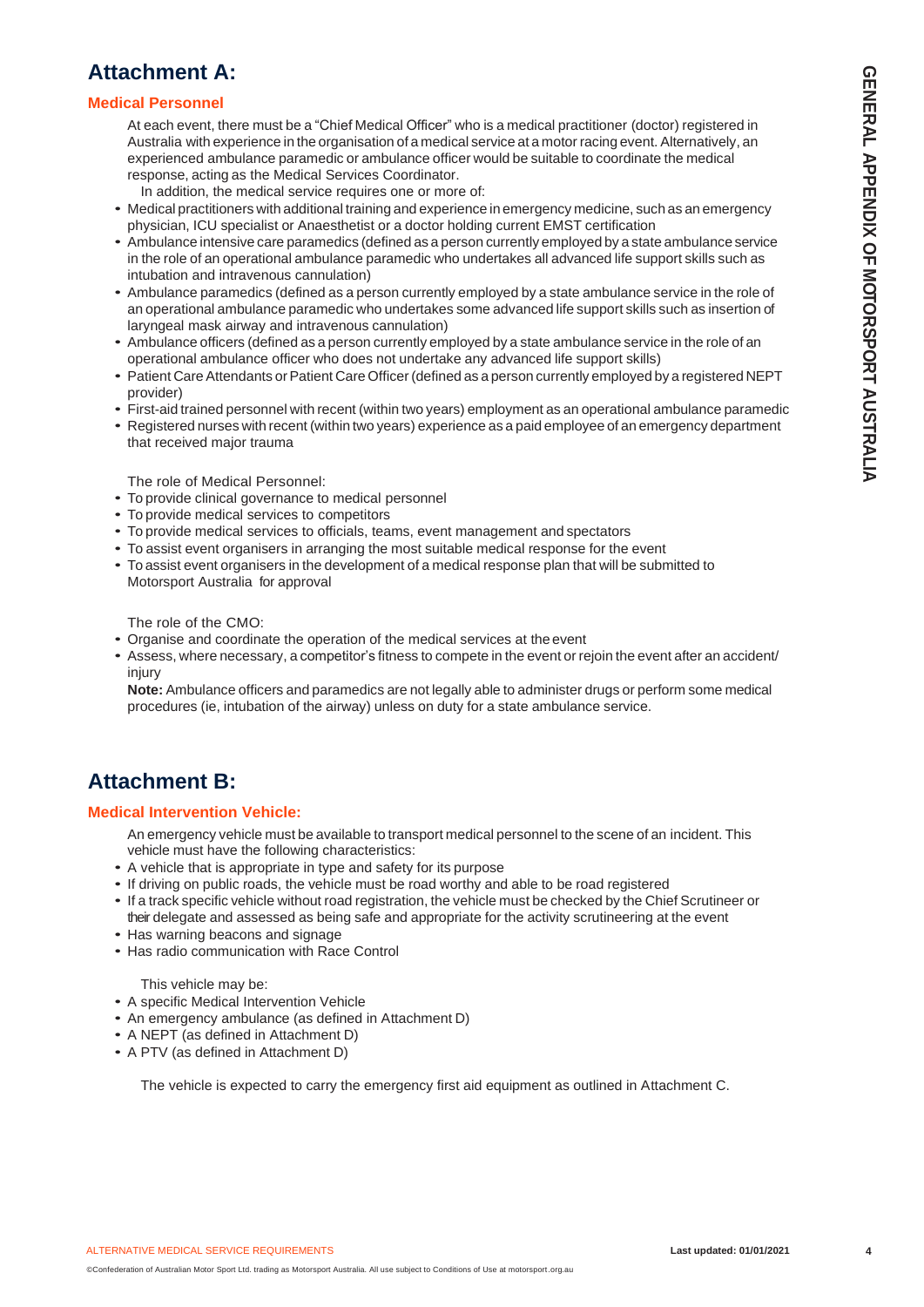# **Attachment C:**

## **Equipment required at the scene of a casualty**

- Purpose: to provide effective first aid at the scene of an incident during extrication:
- Oxygen administration equipment(400L cylinder/ tubing/ mask)
- Airway support equipment (eg, Bag and Mask, Guedel airways)
- Cervical spine collars
- Kendrick Extrication Device (KED)
- Spine board
- Defibrillator
- Pelvic binder
- Immediate burn treatment water
- Arterial Tourniquets
- Suctionequipment
- Splinting devices for arm and leg fractures
- Compression bandages
- Pain relief; ie, inhaled methoxyflurane (or intranasal fentanyl-medical practitioner only)

In the case of driver entrapment, further equipment will need to be readily available such as:

- Airway support equipment (LMA and crico-thyroidotomy kit)
- IV equipments such as IV cannulae, giving sets and fluids

Other services also need to be available to deploy to the incident scene including:

- Fire suppression capability
- Rescue equipment (eg, cutters, spreaders and other equipment to enable safe extrication of a trapped driver)

# **Attachment D:**

### **Emergency Ambulances, Non-Emergency Patient Transport and Patient Transport Vehicles**

- **1.** Purpose: To provide safe stretcher transport for a casualty from the scene of an incident on the circuit to a medical centre at the circuit.
- **2.** The definitions of an Emergency Ambulance, Non-Emergency Patient Transport and Patient Transport Vehicle are:

#### **2.1 EMERGENCY AMBULANCE:**

A vehicle that is legally authorised to provide stretcher transport on public roads under emergency conditions (ie, lights and sirens) under authority of state and territory governments; ie, Ambulance Victoria, Ambulance Service of New South Wales, Queensland Ambulance Service, St John Ambulance (WA), South Australian Ambulance Service, ACT Ambulance Service, Tasmanian Ambulance Service, and Northern Territory Ambulance Service.

An emergency ambulance is typically staffed by ambulance officer, ambulance paramedics orambulance intensive care paramedics.

An emergency ambulance is equipped with all the first aid materials outlined in Attachment C.

#### **2.2 NON-EMERGENCY PATIENT TRANSPORT (NEPT) VEHICLE:**

A vehicle that is legally authorised to provide stretcher transport of medically stable patients on public roads under non-emergency conditions (ie, without lights and sirens) under authority of state and territory governments. A NEPT is typically staffed by a Patient Transport Officers and/or Patient Transport Attendants. Due to legislation requirements, NEPT vehicles must not be referred to as ambulances.

#### **2.3 PATIENT TRANSPORT VEHICLE (PTV):**

A vehicle that is equipped to provide stretcher transport of a patient from trackside to a circuit medical centre but not to provide stretcher transport of a patient on public roads. Such a vehicle is typically owned and operated by a private contractor and staffed by personnel trained in first aid. These vehicles must not be referred to as ambulances or "Non-Emergency Transport" vehicles.

- An "ambulance-type vehicle" which is roadworthy and registered and carries Third Party Insurance
- Beacons on the roof that are visible from the rear of the vehicle
- A radio/telephone that is in contact with Race Control
- Seating in the front for two persons and seating in the rear for at least one attendant
- Capacity for at least one medical stretcher which can be secured to the floor of the vehicle and which, when removed from the vehicle can be wheeled to the scene of the injury. The stretcher must have seat belts to restrain the occupant and be able to easily load and unload passenger (ie, Ferno-Washington system)
- Sufficient area next to the stretcher to enable adequate patient treatment
- Rear access doors
- Power supply (12 or 240 volt )
- Adequate interior lighting
- Climate Control including air-conditioning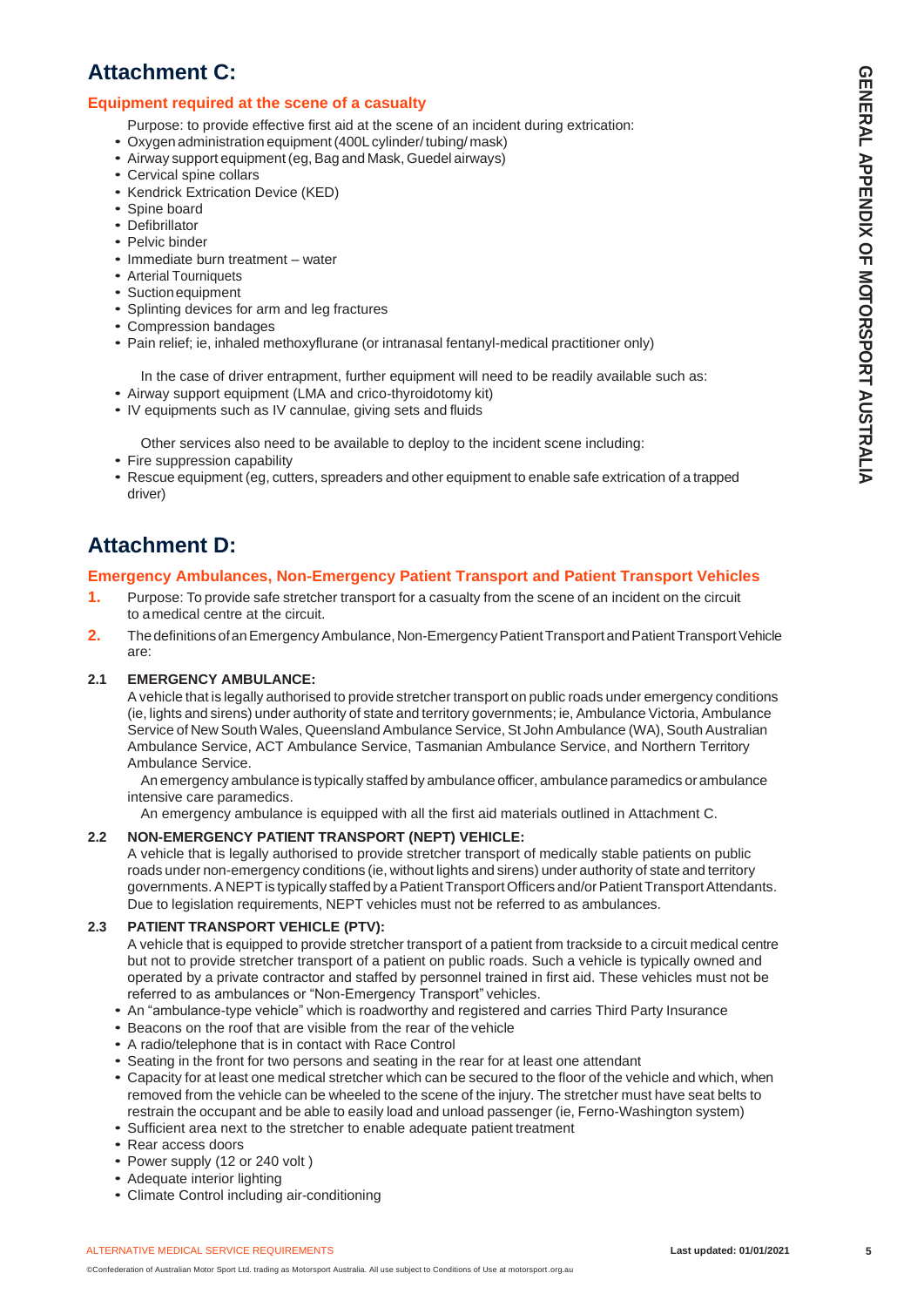- Appropriate signage on the side and rear panels that clearly distinguishable a PTV from the state based ambulance service
- Pillows, linen and blankets
- An infection control management plan including cleaning the interior of the vehicle, the disposal of equipment and laundering of linen
- Maintenance of vehicle and equipment are in accordance with manufactures specification
- Suitable restraints for passengers must be in place according to AS/NZS 43350: 1999 Ambulance Restraint Systems
- Vehicle windows are provided with adequate tinting to provide privacy for patients
- Vehicle floor interiors that are smooth, impermeable and seamless
- **3. THE MEDICAL EQUIPMENT REQUIRED FOR A PTV:**
	- The provision of oxygen outlet with flow-meter
	- An oxygen cylinder containing a minimum of 800L oxygen
	- Suction equipment
	- A monitor /defibrillator which is able to be appropriately restrained

#### **4. SUITABLE PERSONNEL TO DRIVE THE VEHICLE ON THE CIRCUIT:**

- Ambulance officer, paramedic or intensive care paramedic
- A Patient Transport Officer or Patient Transport Attendant
- A registered nurse with appropriate ambulance bridging course
- A student ambulance officer or student paramedic who has completed an advanced driving course
- A person experienced in motor sport and with the specific vehicle they are driving or who hold a Motorsport Australia competition licence

# **Attachment E:**

#### **The Medical Centre:**

Purpose: To provide a site for medical treatment whilst awaiting the arrival of an emergency ambulance, Non Emergency Patient Transport or Helicopter Emergency Medical Service:

- May be a permanent or temporary building
- Must have climate control, 240V power, adequate lighting, hot and cold water.
- Has adequate space for the management of at least two patients (minimum 4m x 4m)
- Has at least two hospital-type trolleys
- Is easily accessible from the circuit
- Is connected to a public road to facilitate transport of patients by ambulance, or NEPT to hospital
- Is staffed by appropriately-trained medical personnel
- Has direct telephone contact with the Chief Medical Officer
- Has access to a site for HEMS landing (In rural areas)

Medical equipment required at the circuit Medical Centre (these may be brought in for the event and do not necessarily have to be a permanent part of the Medical Centreequipment)

- Oxygen administration equipment (800L cylinder/ tubing/ mask)
- Portable oxygen resuscitator capable of providing oxygen therapy
- Equipment for intubation (if a trained medical practitioner is present)
	- Laryngoscopes
	- Endotracheal tubes
	- Equipment for "difficult intubation"
	- Bougie
	- Laryngeal mask airways
	- Cricothyroidotomy
- Pulse oximetry and (disposable) capnography
- Suction equipment
- Chest decompression equipment
- Splinting devices for arm and leg fractures
- A pelvic binder for pelvis fractures
- Compression bandages and arterial tourniquet
- Equipment for intravenous crystalloid fluid therapy
- A locked drug box that contains at least the following (if a medical practitioner is present):
	- Drugs for rapid sequence intubation
	- Analgesic drugs
	- Local Anaesthetics
	- Anticonvulsant medication
	- Antibiotics
	- Drugs for advanced cardiac life support (adrenaline/ / amiodarone)
- Sharps containers
- Defibrillator (cardiac monitor if not incorporated in defibrillator) and defibrillation pad set
- Personal protective equipment